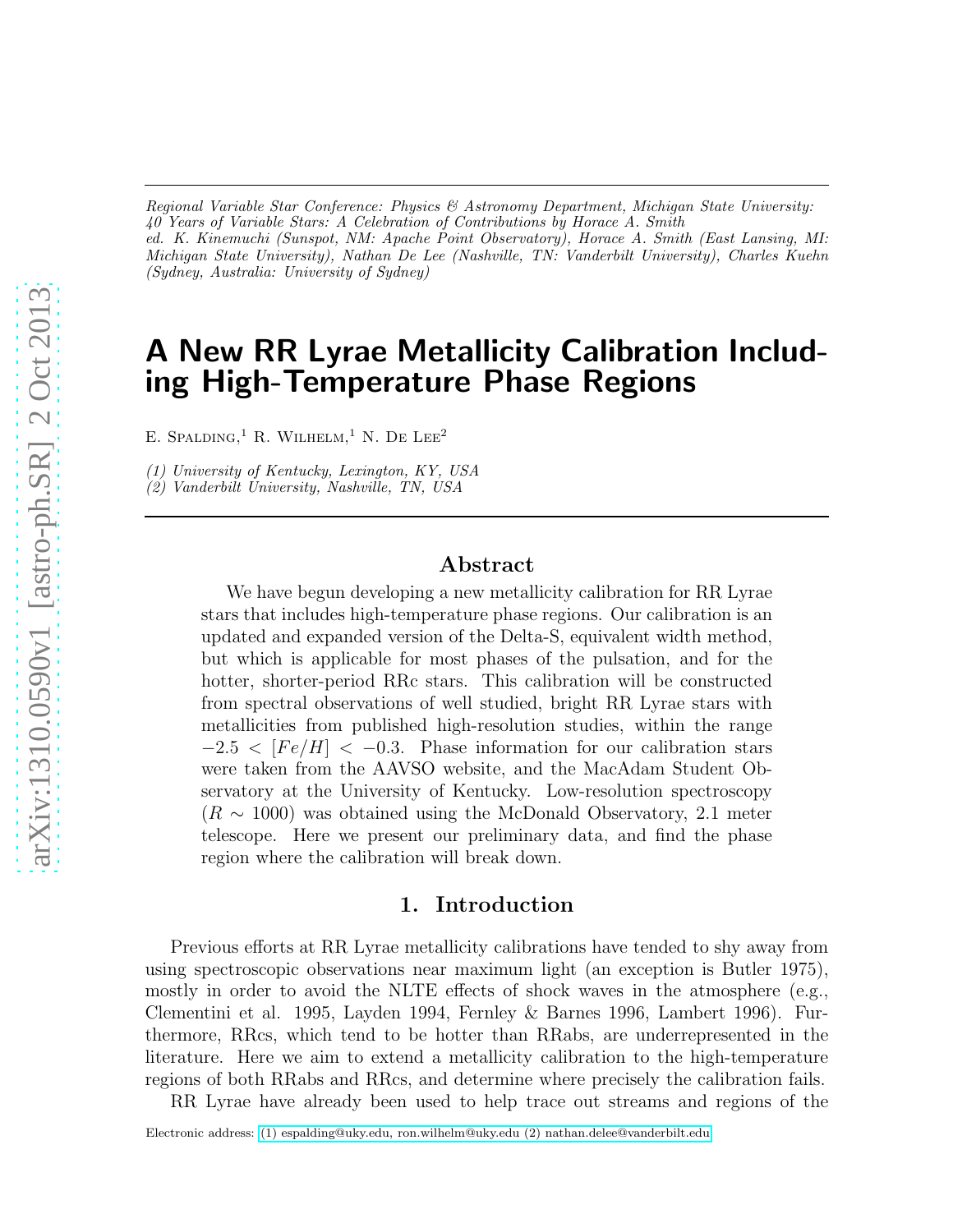#### New Metallicity Calibration 199

galactic halo (e.g., Layden 1995, Drake et al. 2012). Since 1998, a dedicated telescope in New Mexico has been mapping the night sky for the Sloan Digital Sky Survey<sup>1</sup> (SDSS), which currently includes a data set of more than 660,000 stellar spectra. Ultimately, we hope to use our new calibration to determine RR Lyrae metallicities from multi-epoch spectra in the SDSS database.

### 2. Observations

RR Lyrae stars with published periods and metallicities determined from highresolution spectroscopy were selected for observation. Stars were observed at the Mc-Donald Observatory, 2.1 meter telescope with the ES2 spectrometer ( $R \sim 1000$ ) in December 2012, with another run planned for July 2013. Spectra were acquired to attain as full a phase coverage as possible, with exposure times ranging from 300 to 1800 seconds. Exposures were limited to less than 10% of the phase to avoid averaging over phase changes. Spectra were reduced and normalized in IRAF, and equivalent widths were measured manually.

In order to determine the time of last maximum, light curves were initially sought on the AAVSO website<sup>2</sup>. If a light curve was available, the last recorded maximum was used to predict the time to observe the star at the MacAdam Student Observatory on the University of Kentucky campus. Light curves were taken at MacAdam, primarily in December 2012 and January 2013, with a time resolution of less than 30 seconds. Fourth-order polynomials were fit to the light curves, which yielded a maximum with an error of less than ten minutes.

## 3. Preliminary Results

We recorded spectra at multiple phases for 14 RR Lyrae stars. The effect of possible shock waves (Chadid et al. 2008) is evident at phase 0.93 in Figure [1,](#page-2-0) where we show the normalized spectrum of X Ari. The CaII-K and hydrogen equivalent width trends of four stars are plotted in Figure [2.](#page-3-0) The hydrogen lines are an average of the  $\beta$  through δ lines, where the β and γ lines have been stretched to match the corresponding δ line. It can be seen that the widths maintain a fairly linear relationship if the phase regions  $0.85 < p < 0.93$  are excluded. The excluded data points (crosses) are likely where NLTE effects associated with shock waves are present.

<sup>1</sup> http://www.sdss3.org/dr9

<sup>2</sup> http://www.aavso.org/data/lcg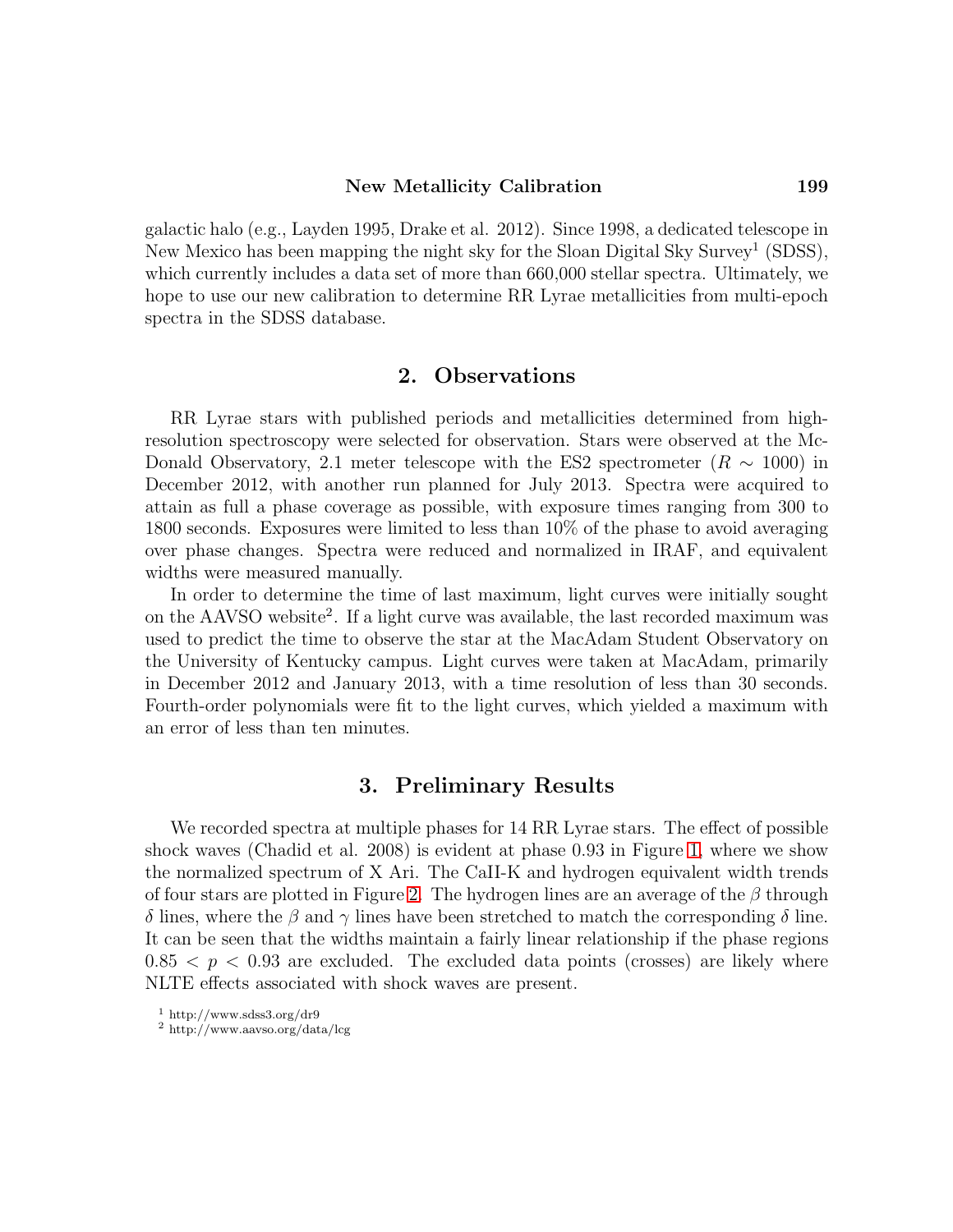

<span id="page-2-0"></span>Figure 1.— Offset spectra of X Ari at different phases.

# 4. Acknowledgments

Thanks go to Kyle McCarthy for assistance during observing runs at MacAdam, and Tim Knauer for his spreadsheet program.

#### References

Butler, D. 1975, ApJ, 200, 68 Chadid, M., Vernin, J., & Gillet, D. 2008, A&A, 491, 537 Clementini, G., Carretta, E., Gratton, R., Merighi, R., et al. 1995, AJ, 110, 2319 Drake, A. J., Catelan, M., Djorgovski, S. G., et al. 2013, ApJ, 763, 32 Fernley, J. & Barnes, T.G. 1996, A&A, 312, 957 Lambert, D.L., Heath, J. E., Lemke, M., & Drake, J. 1996, ApJ Supp. Ser., 103, 183 Layden, A.C. 1994, AJ, 108, 1016 Layden, A.C. 1995, AJ, 110, 2288